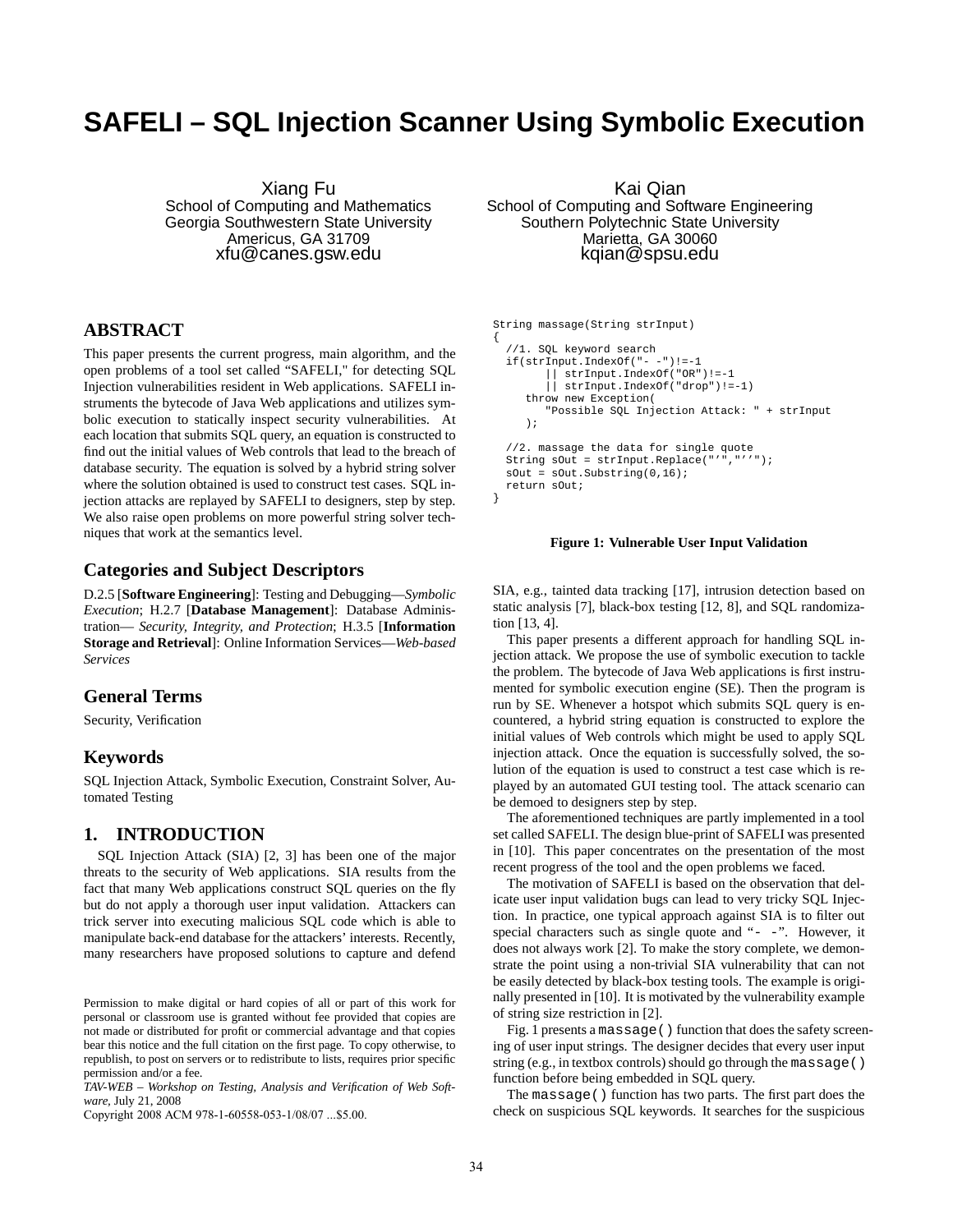SQL keywords such as " $-$  -", "OR", and "drop". If any of them is found, the function throws exception. The second part deals with the notorious single quote characters. Notice that in SQL language, a single quote character can be treated as a data character by escaping. The escaping form of single quote is """. massage() substitutes each single quote character with """, i.e., the escaping character. Then the single quote will not be treated as control characters any more. Finally, massage() tries to provide further protection by restricting the output within the length of sixteen characters. Notice that here "sixteen" is simply a constant magic number, its motivation is to limit the possibility that users can play tricks. A sample use of the massage() function is displayed as below:

```
"SELECT uname, pass FROM users WHERE \n uname='"
+massage(sUname)+ "' AND pass='" +massage(sPwd)+ "'"
```
At the first sight, the above code does a good job at defending SIA. Single quote characters will be replaced by """ and hence causing no harm. The massage() function in Fig. 1, however, has a very delicate bug. Consider the following input for user name and password, respectively:

```
123456789012345'
        uname<>
```
Notice both strings are sixteen characters long. After going through the massage operations, the following SQL statement is generated.

```
SELECT uname,pass FROM users WHERE
uname='123456789012345'' AND pass=' OR uname<>''
```
Notice that its WHERE clause is always a tautology. It consists of two conditions: (1) whether uname is equal to constant string " $123456789012345$ " AND pass=" (note the escaping character """ inside), or (2) uname is not an empty string. Obviously "uname<>"" always evaluates to true. The trick is that the length of malicious strings are both sixteen. Although the Replace function generates escaping characters """, half of the """ is then cut off by the Substring method at the end of massage(). Such delicate bugs cannot be easily discovered by black-box testing tools.

This paper is organized as follows. Section 2 presents the general architecture of SAFELI. Section 3 discusses the application of bytecode instrumentation and symbolic execution. Section 4 introduces the current hybrid string solver technique employed in SAFELI. Section 5 outlines the test case generation and re-player module. Section 6 proposes the open problems we faced when enhancing the SAFELI tool set. Section 7 concludes the paper.



**Figure 2: SAFELI Framework**

# **2. SAFELI FRAMEWORK**

We now present the architecture of SAFELI in Fig. 2. SAFELI stands for Static Analysis Framework for discovEring sqL Injection vulnerabilities. SAFELI is a loosely coupled tool set which consists of the following components. Many of the components are independent projects.

- *Java Symbolic Execution Engine (JavaSye):* JavaSye consists of two modules: a Java bytecode instrumentor and a symbolic execution engine. The bytecode instrumentor injects additional logic into the target Java bytecode so that it can be executed by the symbolic execution engine. The symbolic execution engine is built upon the Java reflection package. It is able to iteratively examine Java servlets. When hotspots are reached (e.g., the location that submits SQL query or throws exceptions), a library of pre-set attack patterns is consulted, based on which a hybrid string constraint is constructed and sent to constraint solver for generating vulnerability evidence.
- *Library of Attack Patterns:* The module stores a collection of pre-set attack patterns. Each attack pattern consists of two components: the syntax trees of SQL query before and after attack. Patterns can be instantiated/parameterized by real table/column names to form an equation expressed using regular expression.
- *Hybrid String Solver:* Given a constraint, the solver tests its satisfiability and generates valuation of variables that satisfy the constraint. Different than other popular platforms of symbolic execution, the Constraint Solver of SAFELI can solve string constraints.
- *Test Case Replayer (APOGEE):* When initial valuations are generated, they are passed to the Test Case Generator. The module then injects the values into HTML fields and posts the web page back to server. It then uses a heuristic algorithm to analyze the response from server. When vulnerability is verified, a step by step error trace is generated. Currently, the module (APOGEE - Automated Project Grading and Instant Feedback System for Web Engineering Education) is also used for automated grading in teaching.

# **3. JAVA SYMBOLIC EXECUTION ENGINE**

This section presents the JavaSye project, which is a part of the SAFELI framework. JavaSye has two major components: the symbolic execution engine and the bytecode instrumentor.

# **3.1 Symbolic Execution**

The history of symbolic execution can be dated back to 1970's [15]. The idea of symbolic execution is to symbolically interprets and verifies correctness of sequential programs. At the beginning of symbolic execution, initial values of input variables are represented using symbolic literals. The execution is traced by a global variable called "path condition." When an exception is encountered or some system safety property is violated, the path condition is sent to a constraint solver for generating the corresponding initial values of input variables. Symbolic execution has been widely applied. Typical examples include automated test case generation [19], exploration of Operating System vulnerabilities [21], and analyzing heap configurations and data structures [14].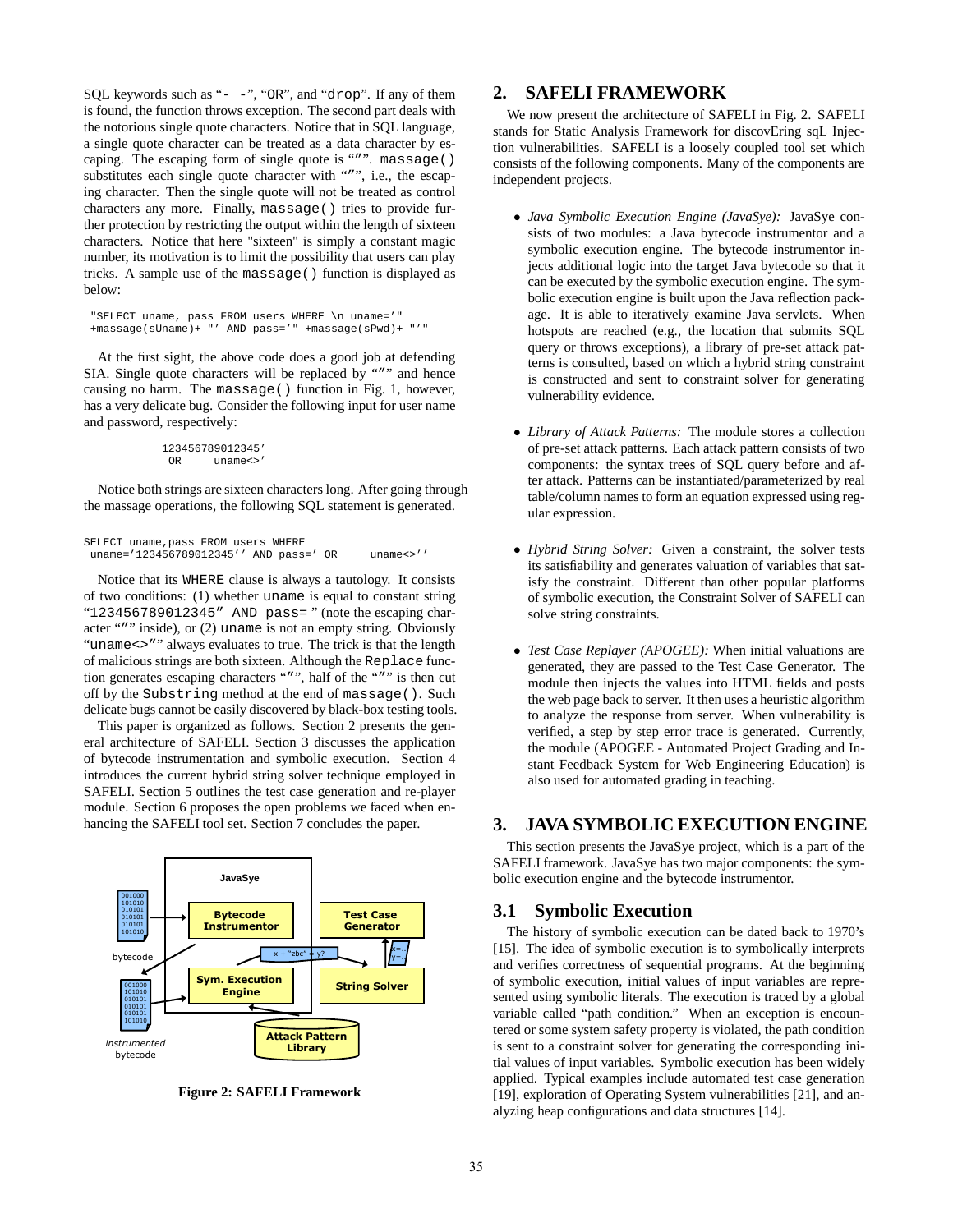```
1. public class intro{
\frac{2}{3}.
     public int add(int a, int b) throws Exception{
4. int c = a + b;<br>5. if(c < 0){
           if(c<0){
6. throw new Exception("The sum is negative!");<br>7.
7. }
8. return c;
9. }
10. }
```
#### **Figure 3: Java Program Sample**

### **3.2 Instrumentation**

The instrumentor module of JavaSye generally follows the idea of the work by S. Khurshid *et al.* [14]. It relies on a Java bytecode engineering library called Javassist [6]. Javassist is able to manipulate Java bytecode and provides basic functions such as replacing types, references, variables, and methods. Based on Javassist, JavaSye is able to inspect the bytecode of Java Servlets, replacing the basic data types such as integer and strings with internal wrapper classes in the symbolic execution framework. Each interesting operation, such as integer addition and string operations are intercepted, and replaced with calls to corresponding wrapper functions in the symbolic execution framework. Similar efforts of symbolic execution include S. Anand's symbolic execution extension [1] using Java Path Finder (JPF) [5]. We decide to directly instrument Java programs at the machine code level due to the greater flexibility provided by the bytecode engineering library.

public int add(int, int)

0 iload\_1 1 iload\_2 2 iadd 3 istore\_3 4 iload\_3 5 ifge 18 8 new Exception 11 dup 12 ldc "result is negative!" 14 invokespecial Exception.<init> (Ljava/lang/String;)V(String):void 17 athrow 18 iload\_3 19 ireturn

#### **Figure 4: Bytecode Before Instrumentation**

We illustrate the idea of JavaSye bytecode instrumentor via an example in Fig. 3. The code snippet computes and returns the sum of two integer variables. If the sum is negative, the function throws an exception. Its bytecode is displayed in Fig. 4. The disassembled bytecode is generated by another bytecode engineering library called BCEL [9]. As shown in Fig. 4, the bytecode of the add() function involves several JVM integer instructions. The control flow is straight forward.

Using JavaSye, we can instrument the bytecode directly. The instrumented code for Fig. 4 is presented in Fig. 5. There are several interesting observations. First, all integer variables are converted to instances of IntExpr, an internal data type of the symbolic execution engine. For example, pay attention to the first two instructions (bytecode offset 0 and 1) in Fig. 5. They are converted to aload from iload. The first letter a in the instruction opcode indicates that the parameters of the add function are treated as object references instead of integer. Second,

public int add(int, int)

```
0 aload_1
```

```
1 aload_2
```
- 2 invokestatic javasye.constraint.IntExpr.add (Ljavasye/constraint/IntExpr; Ljavasye/constraint/IntExpr;) Ljavasye/constraint/IntExpr;
- 5 astore\_3
- 6 aload\_3
- 7 new javasye.constraint.IntConst
- 10 dup
- 11 iconst\_0
- 12 invokespecial javasye.constraint.IntConst.<init>
- (I)V(int):void
- 15 sipush 9001
- 18 invokestatic javasye.SERunTime.makeRandomChoiceOnIntComparison
	- ...
		- (javasye.constraint.IntExpr,

```
javasye.constraint.IntExpr, int):boolean
```

```
21 ifeq 49
```
- 24 new Exception
- 27 dup
- 28 ldc "result is negative!"
- 30 invokespecial Exception.<init> ...
- 33 aload\_0
- 34 ldc "intro" 36 ldc "add"
- 38 ldc "(II)I"
- 40 bipush 33
- 42 sipush 3002
- 45 invokestatic
- javasye.SERunTime.SaveCurrentPathCondition\_Exception (...):Exception
- 48 athrow
- 49 aload\_0 50 ldc "intro"
- 52 ldc "add"
- 54 ldc "(II)I"
- 56 bipush 50
- 58 sipush 3001
- 61 invokestatic javasye.SERunTime.SaveCurrentPathCondition (...):void
- 64 aload\_3
- 65 areturn

#### **Figure 5: Bytecode After Instrumentation**

the condition in the if branch statement is replaced by a random choice function which generates a random boolean value (at offset 18 where makeRandomChoiceOnIntComparison is called). At the beginning of each branch, the current path condition is updated correspondingly (see bytecode offset 45 and 61 in Fig. 5, where SERunTime.SaveCurrentPathCondition are called). By running the instrumented function twice, the symbolic execution engine will be able to discover the condition that leads to exception.

# **4. HYBRID STRING SOLVER**

This section introduces the hybrid string solver. Once JavaSye finds a hotspot which submits SQL query (by intercepting JDBC calls), JavaSye constructs an equation on the initial values of Web controls (i.e., non-initialized variables in Servlets). Then the equation is passed on to the hybrid string solver. A collection of heuristic algorithms are used in the solver. Detailed description of the heuristic algorithm can be found in [10]. In the following we give one example to illustrate the design idea. The example is taken from [10]. We noticed that D. Shannon has recently developed a similar string analysis technique [18].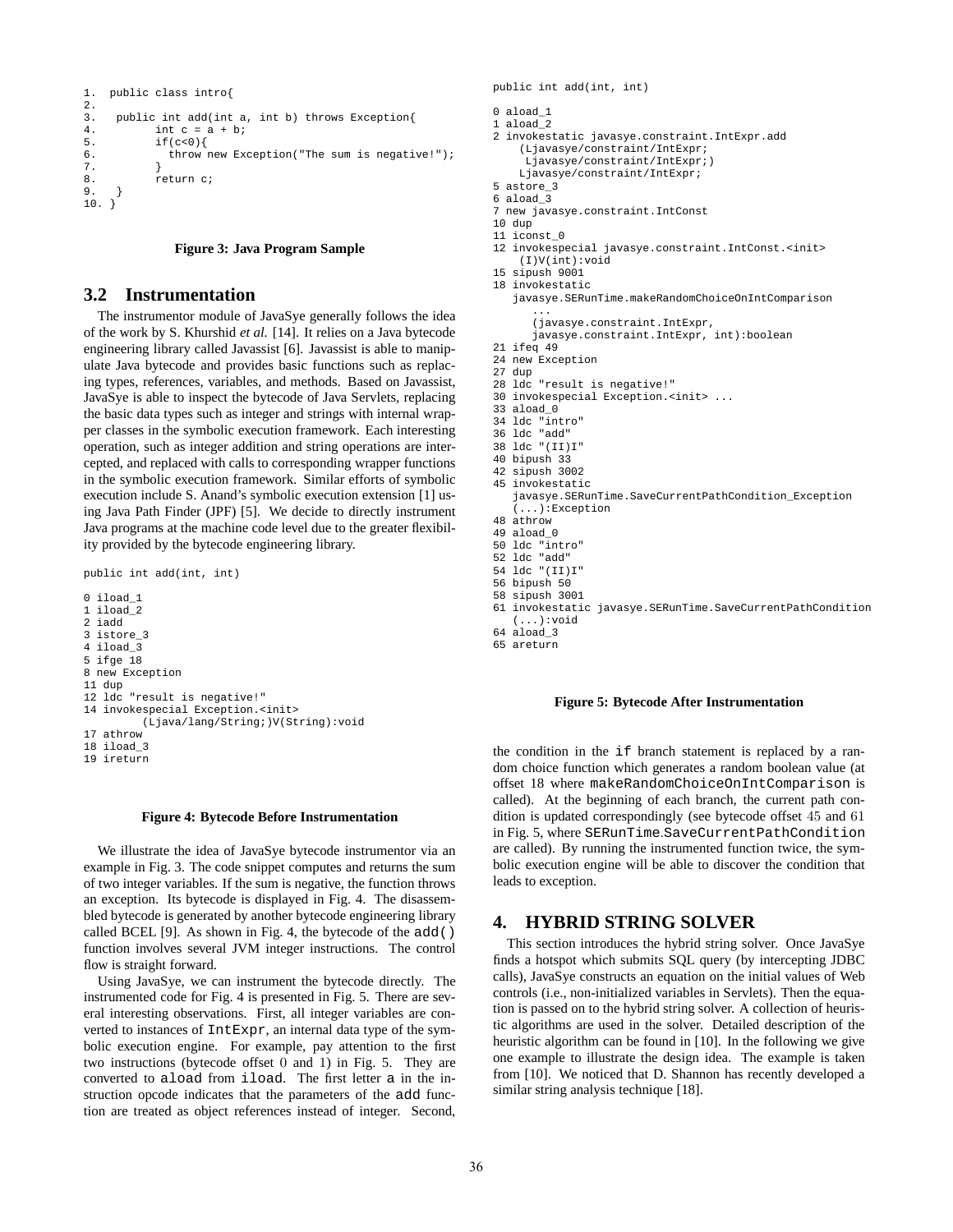

**Figure 6: Solving String Equation**

EXAMPLE 4.1. Let  $\Sigma$  represent the ASCII alphabet.  $\Sigma_-$  =  $\Sigma - \{^{\prime}\}\$ and  $\Sigma_{+} = \Sigma_{-} \cup \{^{^{\prime\prime}}\}\$ . Clearly,  $\Sigma_{+}$  represents the alphabet with single quote replaced by its escaping form. Consider the following equation, where  $\equiv$  is used to separate the left and right hands of the equation. The "+" represents string concatenation.

$$
\text{uname='} + s + ' \text{ pwd=' } \equiv \text{ uname='} \Sigma_+^*'
$$

The above equation is actually an attack pattern. The equation asks: if we concatenate the two constant strings (which are intended to test two data columns uname and pwd) with  $s$ , is it possible to generate one single condition that tests on column uname only (and bypasses the password check)? Note that, for the simplicity of the discussion, the attack pattern above is a simplified case of the example given in Section 1. The above equation can be converted to an equivalent set of two equations as below:

$$
s_1 + ' \text{ pwd} = ' \equiv \text{uname} = ' \Sigma_+^{*'} \tag{1}
$$

$$
\text{uname} = ' + s \equiv s_1 \tag{2}
$$

As the solution process is similar for the two equations, we only solve the first one. Equation (1) belongs to the category of concatenation equations. Its left side is a concatenation of a variable and a constant string, and the right side is a regular expression.

To solve concatenation equations, we will first compute an over approximation of the left side. The over approximation is represented by a regular string  $\Sigma^*$  ' pwd=' (let it be  $s_a$ ). Clearly, the  $\Sigma^*$  represents an over approximation of the variable  $s_1$ . We then construct the finite state machine for  $s_a$ , as shown in Fig. 6(a). Then we construct the finite automaton for the right side of the equation, as shown in Fig. 6(b). The intersection of both left and right sides is presented in Fig. 6(c).

The next step of the heuristic algorithm is to do a search in the intersection automaton. We search for those states which can reach the final states via the constant string ' pwd='. Clearly, any path from the initial state to these states represent possible solutions for  $s<sub>1</sub>$ . We drop the old final states and mark the states found by the search process as final states. Then the resulting automaton represents the solution to Equation 1. The resulting automaton renders the following regular expression as solution.

$$
uname = | uname = ' (" | \Sigma_+)^*
$$
'

Similarly we can solve Equation (2), and the regular expression

solution of s is displayed below:

$$
\left(\begin{array}{c|c} n & \sum_{i=1}^n x_i \end{array}\right)^* \prime
$$

Readers can verify that these are indeed attack strings that can bypass password check.

# **5. TEST GENERATION AND REPLAY**

One interesting problem of SAFELI is how to generate equations. We now describe the idea of attack pattern library and test case replayer (which is currently under development).

When symbolic execution reaches each hotspot, attack patterns have to be retrieved from library to construct equations. Note that as JavaSye does not know about the database schema of the Web application, this information has to be extracted on the fly. One simple way is to randomly generate some commonly used strings (not malicious) and instantiates the dynamically constructed SQL statement. Then from the instantiated string, an abstract SQL syntax tree can be constructed. From the syntax tree, all table and column names involved are now known to JavaSye. Then depending on the syntax tree, JavaSye pulls from the attack pattern library a set of applicable attack patterns. Each attack pattern consists of two syntax trees. The first syntax tree represents the "normal" syntax tree of a query before attack, and the second represents the syntax tree for the "malicious" query after SQL injection attack. The table and column names used in the syntax trees can be parameterized (i.e., replaced by the actual table and column names at run time). JavaSye matches the structure of the first syntax tree of the attack pattern against the abstract syntax tree just extracted from the instantiated "normal" SQL query string. If there is a match, an equation is established to relate the two syntax trees in the attack pattern, with the real table and column names embedded into both syntax trees.

Once an equation is solved by the hybrid string solver, the solution of the equation constitutes a test case (attack scenario). The attack scenario can be replayed by SAFELI. The technique is implemented in an independent project called APOGEE (Automated Project Grading and Instant Feedback System) [11]. APOGEE is based on an automated GUI testing library called WatiN [20]. WatiN treats web browser as a DOM object, and can simulate human tester actions on web browser via submitting commands to DOM object. For example, using WatiN, testers can write scripts to click buttons on a Web page, enter text into a textbox, select an item of a drop-down select, etc. Using the technique, given the test case, APOGEE is able to display an attack scenario step by step to designers.

Fig. 7 displays a sample report page of a test case. The system provides two approaches for demonstrating the running result. In the first approach, APOGEE has already automatically recorded the snapshots and generated the text description of the test case. In the second approach, APOGEE is able to generate a Ruby [16] script on the fly. If user download and run the Ruby script, the attack scenario can be replayed step by step to user.

APOGEE is currently used for automated Web application grading in authors' Web engineering classes. We are currently working on the interface of APOGEE to interact with JavaSye for replaying test cases generated by JavaSye.

### **6. OPEN PROBLEMS**

At the present, the weakest part of the SAFELI framework is its attack pattern library. This is the only part that needs the input from human testers and security specialist. In the future we plan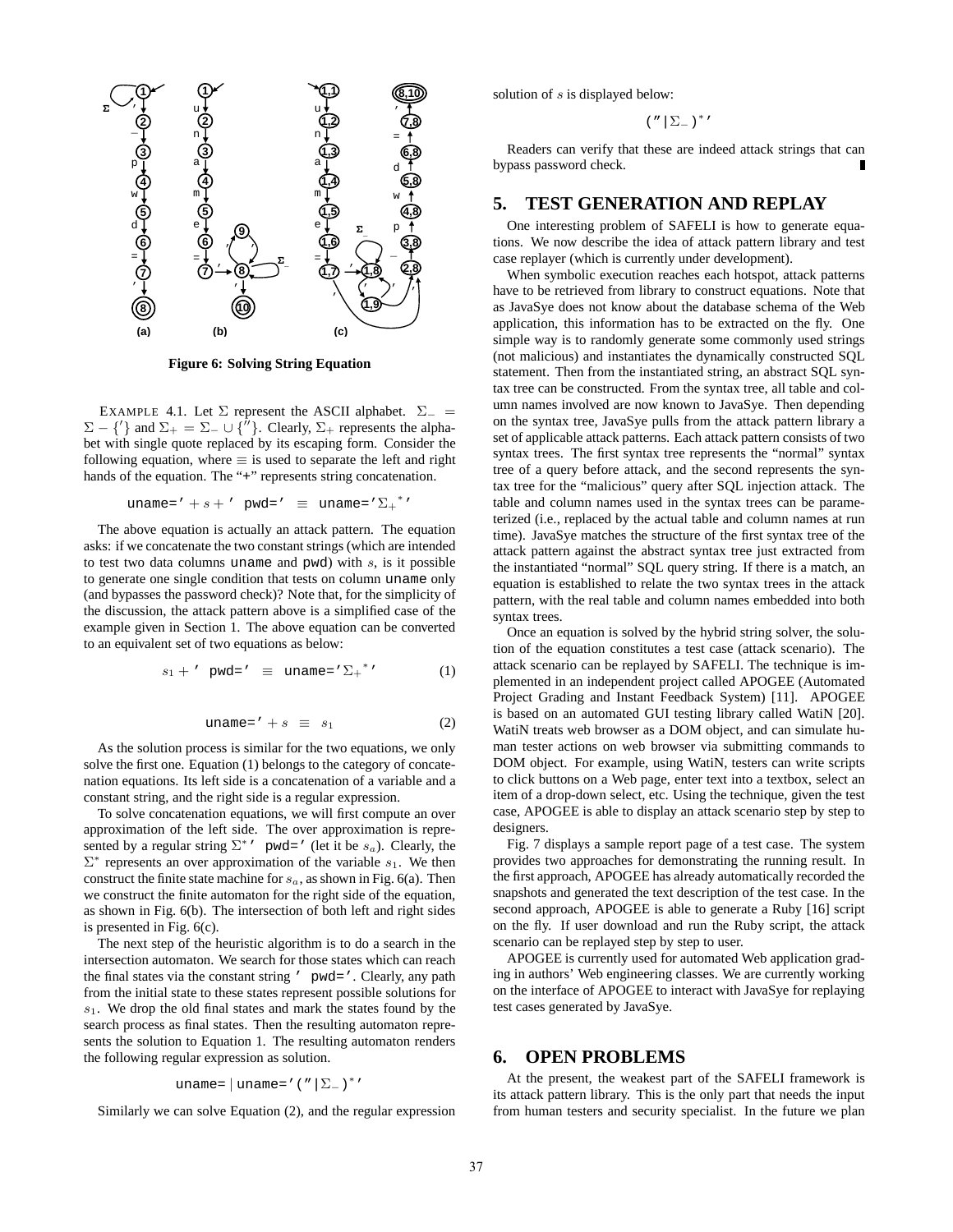

**Figure 7: APOGEE Test Case Replay Sample**

to remove the attack pattern library from the SAFELI tool set and make SAFELI a completely automated security inspection tool.

To remove the use of attack patterns raises several interesting open problems as below. We assume that  $G$  is the context free grammar of SQL and  $S$  is a statement that produces SQL query on the fly. S consists of string operations such as concatenation, substring, etc. as well as constant strings and string variables.

- **Problem 1:** Given SQL grammar G and statement S, is it possible to find two different valuations of variables of S such that after parsing using  $G$ , two structurally different syntax trees are generated?
- **Problem 2:** Is there a (heuristic) algorithm for generating two sets of variable valuations for Problem 1?
- **Problem 3:** Given G and statement S, is it possible to find valuation of variables in  $S$  such that the string produced by  $S$  is a tautology (based on  $G$  and the associated semantics rules)?

We do not know the solution to Problem 3 so far. For Problems 1 and 2, we plan to solve them as below.

It is not hard to see that most string operations (e.g., concatenation, substitution, substring, etc.) can be represented as finite state machines (FSA) such as Moore machines that produce string outputs. Clearly the set of string outputs can be also recognized by a standard FSA. Hence we have the following proposition:

PROPOSITION 6.1. *If a Java statement* S *involves only constant strings, string variables, and string operations {*concatenation*,* substring*,* substitution*}, then* S *can be represented by a Moore machine and all possible outputs of* S *can be represented by a regular expression.*

According to Proposition 6.1, let  $L(S)$  represent the set of strings that can be produced by  $S$ , and let  $L(G)$  represent the SQL language. It is well known that the intersection of a regular language and a context-free language is context free. Clearly,  $L(S) \cap L(G)$  is also context free. This fact leads to one simple heuristic algorithm for solving Problems 1 and 2: (1) derive the context free grammar for  $L(S) \cap L(G)$ , (2) examine each non-terminal in the interested set<sup>1</sup>. For each non-terminal, there should be only one production rule and the production rule should have no logical OR relation. (3) Problem 2 can be resolved by using different production rules to produce two different syntax trees.

# **7. CONCLUSION**

This paper presents the most recent progress of the SAFELI[10] tool set. Based on the symbolic execution technique, SAFELI can statically inspect the bytecode of a Web application and automatically generate SQL injection attack scenarios. The novelty of the tool lies in its satisfiability decision/approximation procedure for string constraints. We raised open problems in this paper to solve string constraints at a higher semantics level.

# **8. REFERENCES**

[1] Saswat Anand, Corina S. Pasareanu, and Willem Visser. Jpf-se: A symbolic execution extension to java pathfinder. In *International Conference on Tools and Algorithms for Construction and Analysis of Systems (TACAS 2007)*, pages 134–138, Braga, Portugal, March 2007.

<sup>&</sup>lt;sup>1</sup>The interested set includes those non-terminals in syntax tree that need to be compared when doing structure comparison. For example, you might not want to include a non-terminal such as "variable" that is recognized by a right linear production rule.